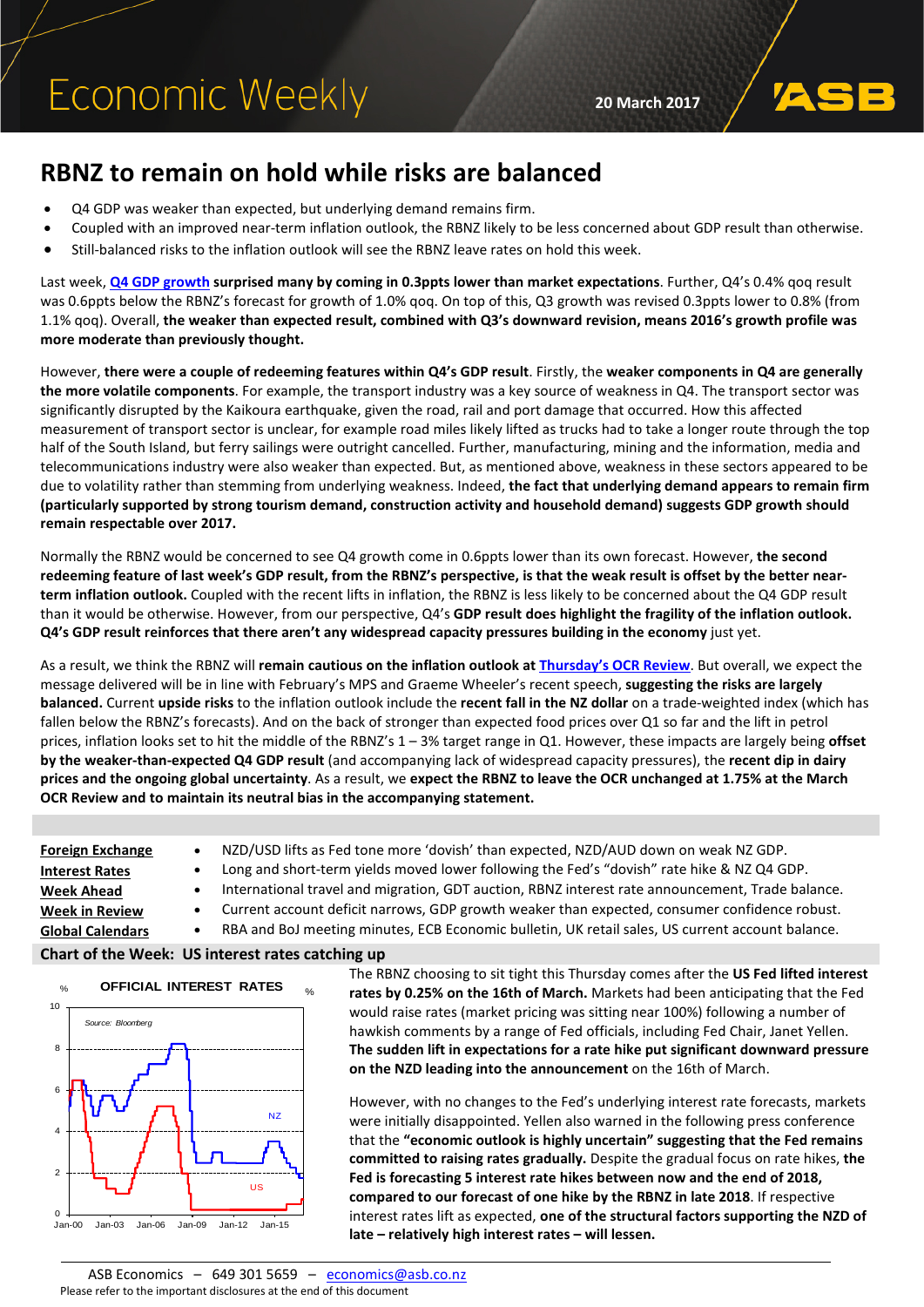

## <span id="page-1-0"></span>**Foreign Exchange Market**

| <b>FX Rates</b> | Current* | Week ago | Month ago | 6 mths ago | Year ago | ST Bias     | Support <sup>^</sup> | Resistance <sup>^</sup> |
|-----------------|----------|----------|-----------|------------|----------|-------------|----------------------|-------------------------|
| NZD/USD         | 0.7021   | 0.6936   | 0.7207    | 0.7296     | 0.6838   | <b>FLAT</b> | 0.6920               | 0.7120                  |
| NZD/AUD         | 0.9126   | 0.9160   | 0.9360    | 0.9685     | 0.8933   | FLAT/DOWN   | 0.9000               | 0.9200                  |
| NZD/JPY         | 79.10    | 79.63    | 81.65     | 74.43      | 76.07    | <b>FLAT</b> | 78.00                | 80.00                   |
| NZD/EUR         | 0.6540   | 0.6483   | 0.6751    | 0.6533     | 0.6041   | <b>FLAT</b> | 0.6480               | 0.6620                  |
| NZD/GBP         | 0.5666   | 0.5695   | 0.5764    | 0.5596     | 0.4729   | <b>FLAT</b> | 0.5600               | 0.5750                  |
| TWI             | 76.5     | 75.9     | 78.4      | 77.9       | 72.3     | FLAT/DOWN   | 75.80                | 80.00                   |

^Weekly support and resistance levels \* Current is as at 9.30 am Monday; week ago as at Monday 5pm.

The **NZD lifted against the USD last week**, as the USD declined. The Federal Reserve hiked interest rates as expected, but remained slightly more cautious on the outlook relative to market expectations. Meanwhile, the **NZD fell against the AUD** due to the weaker NZ GDP result.

We expect the **NZD/AUD to continue to trend lower** this week, as iron ore prices support the AUD while we expect further falls in NZ dairy prices at this week's Global Dairy Trade auction to weigh on the NZD.

The **RBNZ is widely expected to keep the OCR unchanged at 1.75% this Thursday,** and we expect a statement with a similar tone as the February MPS noting that inflation risks remain roughly balanced.

We expect the **USD may continue to trend lower this week** in the absence of any major US data and Trump announcements, although there are a number of Fed speeches scheduled this week.

The **GBP remains vulnerable** to strident Brexit-related rhetoric. Meanwhile, **we believe the EUR may improve** as risks have shifted around the ECB outlook (to less stimulus rather than more) and French political uncertainty is overblown.

| JIIUI LUCI III VULIVUN.                                |                                               | יי                          |
|--------------------------------------------------------|-----------------------------------------------|-----------------------------|
| <b>NZ DOLLAR</b><br>US cents<br>(past 3 months)        |                                               | Ν<br>U                      |
|                                                        |                                               | G                           |
| <b>Index (RHS)</b>                                     |                                               | R                           |
|                                                        | 80                                            | Ν                           |
|                                                        |                                               | K                           |
|                                                        |                                               | (                           |
|                                                        |                                               | d                           |
|                                                        |                                               | (Ē                          |
|                                                        | 76                                            | (Ē                          |
|                                                        |                                               | S                           |
| Source: ASB<br>$13$ -Jan<br>03-Feb<br>24-Feb<br>23-Dec | 74                                            | Y<br>۲                      |
|                                                        | <b>Trade-Weighted</b><br><b>NZD/USD (LHS)</b> | Index<br>82<br>78<br>17-Mar |

| Short-term outlook:          |       | Key data                         | <b>Date</b> | Time (NZT) | <b>Market</b> |
|------------------------------|-------|----------------------------------|-------------|------------|---------------|
| <b>NZ DOLLAR</b>             | Index | NZ Net migration, February, 000  | 21/03       | $10:45$ am |               |
| (past 3 months)              |       | UK February CPI, % mom           | 21/03       | $10:30$ am | 0.5%          |
|                              | 82    | <b>GDT Dairy auction</b>         | 21/03       | Overnight  |               |
| rade-Weighted<br>Index (RHS) |       | <b>RBNZ OCR Review</b>           | 23/03       | $09:00$ am | 1.75%         |
| <b>ANM</b>                   | 80    | NZ Trade balance, February, \$mn | 24/03       | $10:45$ am | 160m          |

**Key events: NZD:** Global Dairy Trade auction (Wed); RBNZ OCR announcement (Thurs); Trade Balance (Fri). **USD**: Balance of Payments (Tue); Building permits and durable goods orders (Fri). **AUD:** Home Price Index, RBA March meeting minutes (Tue). **EUR:** Balance of Payments (Wed); PMI's (Fri). **GBP:** CPI (Tue); Retail Sales (Thurs).

**Speakers**: **RBA:** Ellis (Monday); Debelle (Wed). **Fed:** Evans (Tue, Fri); Dudley (Tue); Yellen (Thurs); Kaplan (Fri). **BoE:** Deputy Governor Woods (Mon), Haldane, Governor Carney (Tue).

**Medium-term outlook:** [Last Quarterly Economic Forecasts](https://www.asb.co.nz/documents/economic-research/quarterly-economic-forecasts.html)

**Our FX forecasts were updated in mid-December with the short- and medium-term outlook tweaked. Further out, the NZD is now expected to depreciate vs. the USD over the next 18 months.** The driver is USD strength due to the expected fiscal stimulus US President-elect Trump is forecast to deliver. This spending should be inflationary, pushing the US Federal Reserve into lifting the Fed Funds rate faster than previously expected. Capital inflows to the US are also expected to support the USD. We expect the UUSD to strengthen (NZD/USD weaken) once the fiscal policies are signed into effect. Meanwhile, also supporting the USD, the Federal Reserve hiked policy rates in March and signalled two more rake hikes were likely in 2017 (which we expect in June and December).

Despite the revision, the NZD remains supported by relatively high Terms of Trade, relatively high interest rates, increased offshore investor demand and a structural improvement in the current account deficit. **Given these factors are NZD-supportive, combined with the fact the RBNZ signalled it had finished its easing cycle at the November MPS, we see little sustained downward pressure on the NZD**. Over 2017, we expect the NZD/AUD to remain in a relatively high range of 0.94-0.96.

**We revised our GBP forecast lower in late October and have pushed the Pound a touch lower again in December's update**. We believe the fundamental down-trend in the GBP will remain intact, and expect the NZD/GBP to continue to gradually lift toward the mid-0.60's by 2018.

**In the near term we continue to see NZD/JPY hold above 70**. Further out, the prospect for more BOJ easing should weaken the JPY, pushing NZD/JPY above 84 in 2017.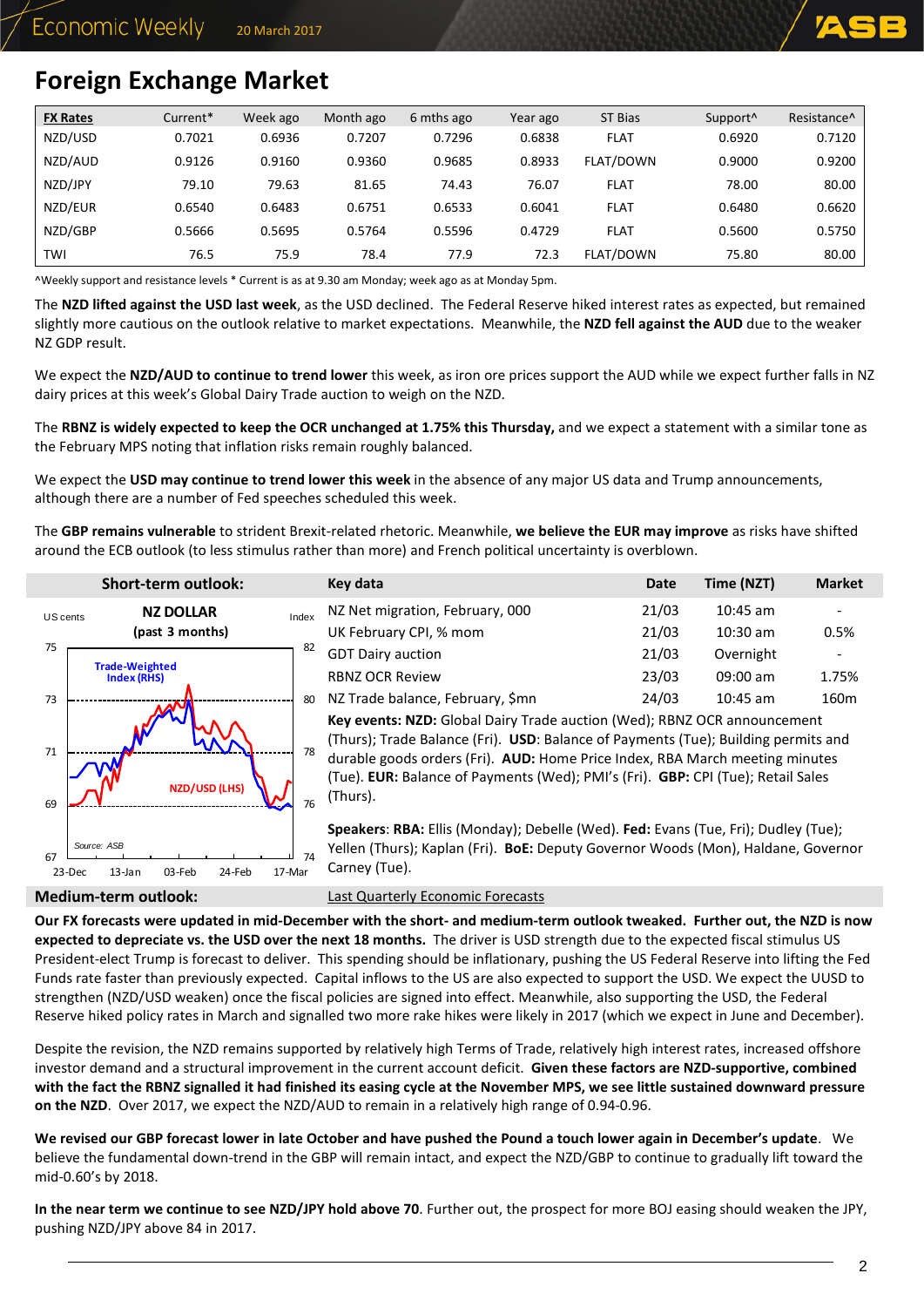

## <span id="page-2-0"></span>**Interest Rate Market**

| Wholesale interest rates     | Current | Week ago | Month ago | 6 mths ago | Year ago | ST Bias     |
|------------------------------|---------|----------|-----------|------------|----------|-------------|
| Cash rate                    | 1.75    | 1.75     | 1.75      | 2.00       | 2.25     | <b>FLAT</b> |
| 90-day bank bill             | 1.96    | 1.96     | 2.03      | 2.23       | 2.35     | <b>FLAT</b> |
| 2-year swap                  | 2.30    | 2.38     | 2.41      | 2.13       | 2.28     | FLAT/UP     |
| 5-year swap                  | 2.99    | 3.10     | 3.08      | 2.30       | 2.57     | FLAT/UP     |
| 5-year benchmark gov't stock | 2.12    | 2.62     | 2.63      | 2.10       | 2.35     | FLAT/UP     |
| NZSX 50                      | 7158    | 7202     | 7090      | 7278       | 6605     | <b>FLAT</b> |

^Weekly support and resistance levels \* Current is as at 9.30am Monday; week ago as at Monday 5pm.

With a packed agenda, it was no surprise to see plenty of movement in rates last week. **The US Federal Reserve lifted the Fed Funds rate by 25bp** on Thursday morning (NZT). The move was very much expected and there was little change to the forward guidance as well. However, the statement was not as hawkish as some were expecting, with some even **referring to the event as a "dovish hike"**. This pushed yields a touch lower across the curve, while **NZ rates also moved lower**.

Shortly after the Fed's move, **NZ Q4 GDP was released and missed expectations on the downside**, while Q3 was also revised lower. This pushed yields back even further, with the **curve moving lower and flatter**. The cherry on top was Australia's soft employment data. At this stage **a rate hike from either the RBNZ or RBA does not look to be on the short-term agenda**. Indeed, the chances of a rate hike this year from the RBNZ are down to 40% vs 50% prior to the Federal Reserve's decision.

|              | <b>Short-term outlook:</b>                                    |              | Key data                                                                                                                                                                    | <b>Date</b> | Time (NZT) | <b>Market</b>    |  |  |  |
|--------------|---------------------------------------------------------------|--------------|-----------------------------------------------------------------------------------------------------------------------------------------------------------------------------|-------------|------------|------------------|--|--|--|
|              | <b>NZ INTEREST RATES</b>                                      |              | NZ Net migration, February, 000                                                                                                                                             | 21/03       | $10:45$ am |                  |  |  |  |
| % p.a.       | (past 3 months)                                               |              | UK February CPI, % mom                                                                                                                                                      | 21/03       | $10:30$ am | 0.5%             |  |  |  |
| 3.50         |                                                               | 3.50         | <b>GDT Dairy auction</b>                                                                                                                                                    | 21/03       | Overnight  |                  |  |  |  |
| 3.25         |                                                               | 3.25         | <b>RBNZ OCR Review</b>                                                                                                                                                      | 23/03       | $09:00$ am | 1.75%            |  |  |  |
| 3.00         |                                                               | 3.00         | NZ Trade balance, February, \$mn                                                                                                                                            | 24/03       | $10:45$ am | 160 <sub>m</sub> |  |  |  |
| 2.75         | 5-year swap                                                   | 2.75         | Comment: Looking ahead and after so much activity last week, there is a bit of a lull in<br>potentially market-moving news. The main event is the RBNZ's OCR Review, on     |             |            |                  |  |  |  |
| 2.50         |                                                               | 2.50         | Thursday. No change is expected at this meeting, or for the rest of this year. There is                                                                                     |             |            |                  |  |  |  |
| 2.25         | 90-day bank bill                                              | 2.25<br>2.00 | a small chance the RBNZ will choose to edit the language in the statement, with the<br>inflation outlook slightly firmer compared to the February MPS. However, as this is  |             |            |                  |  |  |  |
| 2.00<br>1.75 | ------<br><b>Official Cash Rate</b>                           |              | just an OCR Review, and not a full MPS, there is a good chance the statement will be<br>identical to February's MPS, with the focus shifting towards May's MPS and forecast |             |            |                  |  |  |  |
| 1.50         | Source: ASB<br>24-Feb<br>17-Mar<br>23-Dec<br>13-Jan<br>03-Feb | 1.50         | updates. NZ rates could also be impacted by Tuesday's night's GDT dairy auction, with<br>another small drop expected as the dairy price-correction continues.               |             |            |                  |  |  |  |

**Offshore the only major release is UK CPI**, but with the Bank of England unlikely to alter interest rates this year, the data will have limited impact.

**Medium-term outlook:** [Last Quarterly Economic Forecasts](https://www.asb.co.nz/documents/economic-research/quarterly-economic-forecasts.html)

The RBNZ held the OCR at its record-low of 1.75% as widely expected, on February 9. The policy bias was the same as in November, with a neutral stance but a cautious eye on global developments: "*numerous uncertainties remain, particularly in respect of the international outlook, and policy may need to adjust accordingly*." **The RBNZ sees the global environment as a key downside risk**.

**The RBNZ revised its growth outlook higher for 2017 and 2018, although continues to project a sharper slow-down in growth compared to ASB in 2019 and 2020**. Growth is lifting due to accommodative monetary policy and high population growth. The RBNZ sees the key upside risk to the growth outlook as stronger net demand from net migration than we are currently seeing. The **RBNZ assumed that some of the recent dairy price gain is temporary** and, as in the November MPS, has whole milk powder prices settling at USD 3,000 per tonne.

**The RBNZ's own OCR projections show the OCR remaining at 1.8% well into 2019, effectively a neutral stance.** The RBNZ's outlook has a 25bp hike built in by early 2020. The flagging of a distant tightening is more realistic that its previous OCR forecast which held the OCR unchanged. But it should not be taken as a sign of an imminent tightening, given the RBNZ remains concerned about the high NZ dollar and sees the lift in long-term interest rates as an effective tightening.

**We continue to view OCR increases as a long way off, towards the end of 2018.** The RBNZ also noted premature tightening could undermine growth and stall the expected increase in inflation. In contrast, market pricing implies an early 2018 start, though has taken some heed of the RBNZ's caution.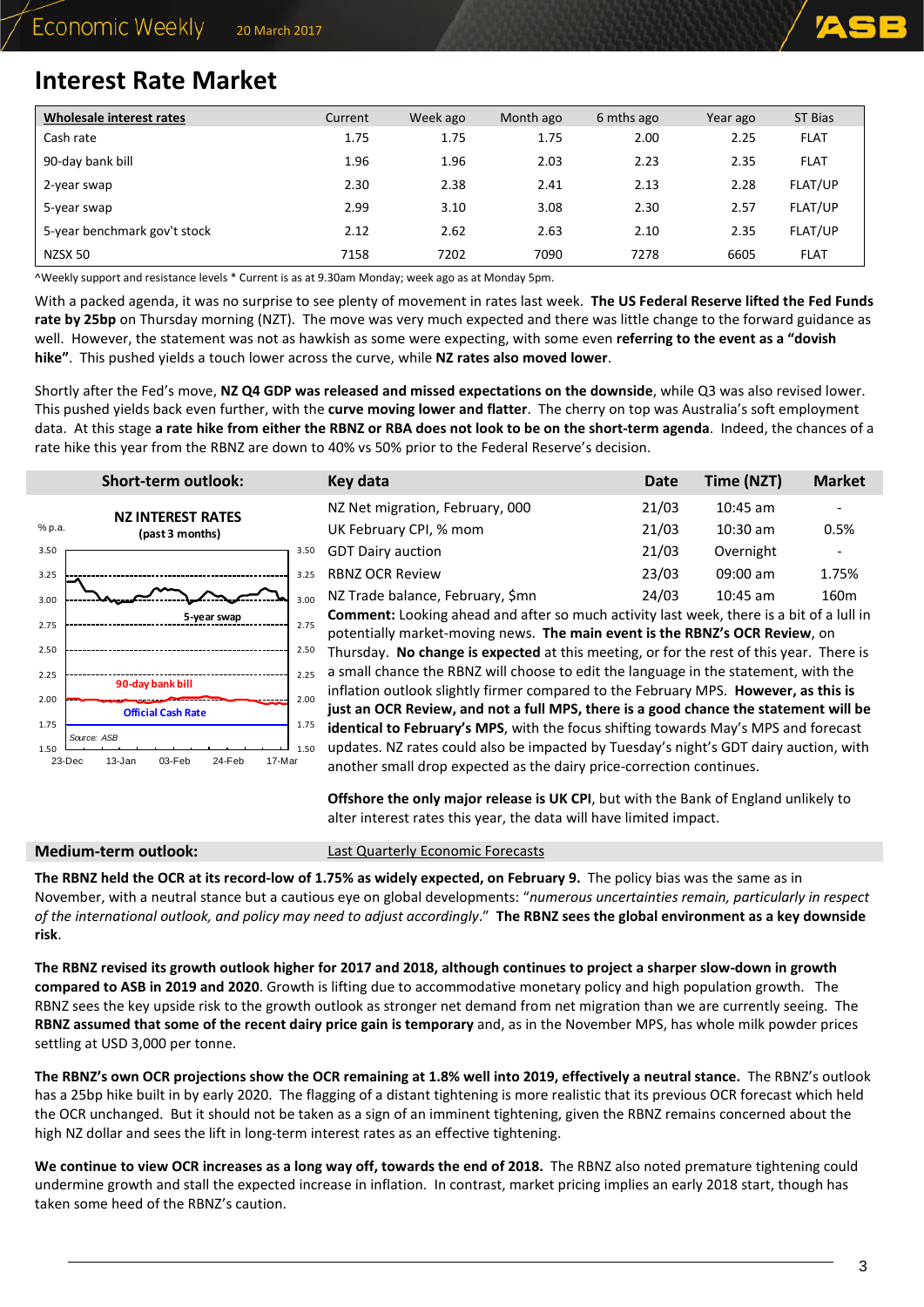# **Key international data for the week ahead**

| Data                                             | Date  | Time (NZT)         | Previous | Market<br>expects        | <b>ASB</b><br>expects |
|--------------------------------------------------|-------|--------------------|----------|--------------------------|-----------------------|
| Reserve Bank of Australia Meeting Minutes, March | 21/03 | $1:30$ pm          |          | $\overline{\phantom{a}}$ |                       |
| Australia House Price Index, Q4                  | 21/03 | $1:30$ pm          | 1.5      | 2.5                      | 2.0                   |
| UK CPI, February, %yoy                           | 21/03 | $10:30 \text{ pm}$ | 1.8      | 2.1                      |                       |
| UK Retail Sales ex auto fuel, February, %mom     | 23/03 | $10:30 \text{ pm}$ | $-0.2$   | 0.3                      |                       |
| Eurozone Manufacturing PMI, March, index         | 24/03 | $10:00 \text{ pm}$ | 55.4     | 55.3                     |                       |

The **Reserve Bank of Australia** left the cash rate on hold and reaffirmed its neutral bias. We will be reading the **Minutes** for more information on the RBA's outlook for business investment. The Statement accompanying the meeting stated that there has been a further pickup in business investment. It will also be interesting to see what the RBA's most up-to-date thinking is on the labour market and wage outlook.

The **Australian CoreLogic data** point to a 2% lift in dwelling prices over the December quarter, driven chiefly by robust price rises in Sydney and Melbourne.

**UK headline CPI inflation** (1.8%pa in January) should continue to accelerate in February because of the weak Pound and diminishing UK labour market slack. The Bank of England projects inflation to quicken to 2% in Q1.

Leading indicators like the BRC sales point to a weak **UK February retail sales** report.

The **manufacturing and services PMIs in the Eurozone** are expected to remain firm in March, consistent with further modest expansion in economic activity.





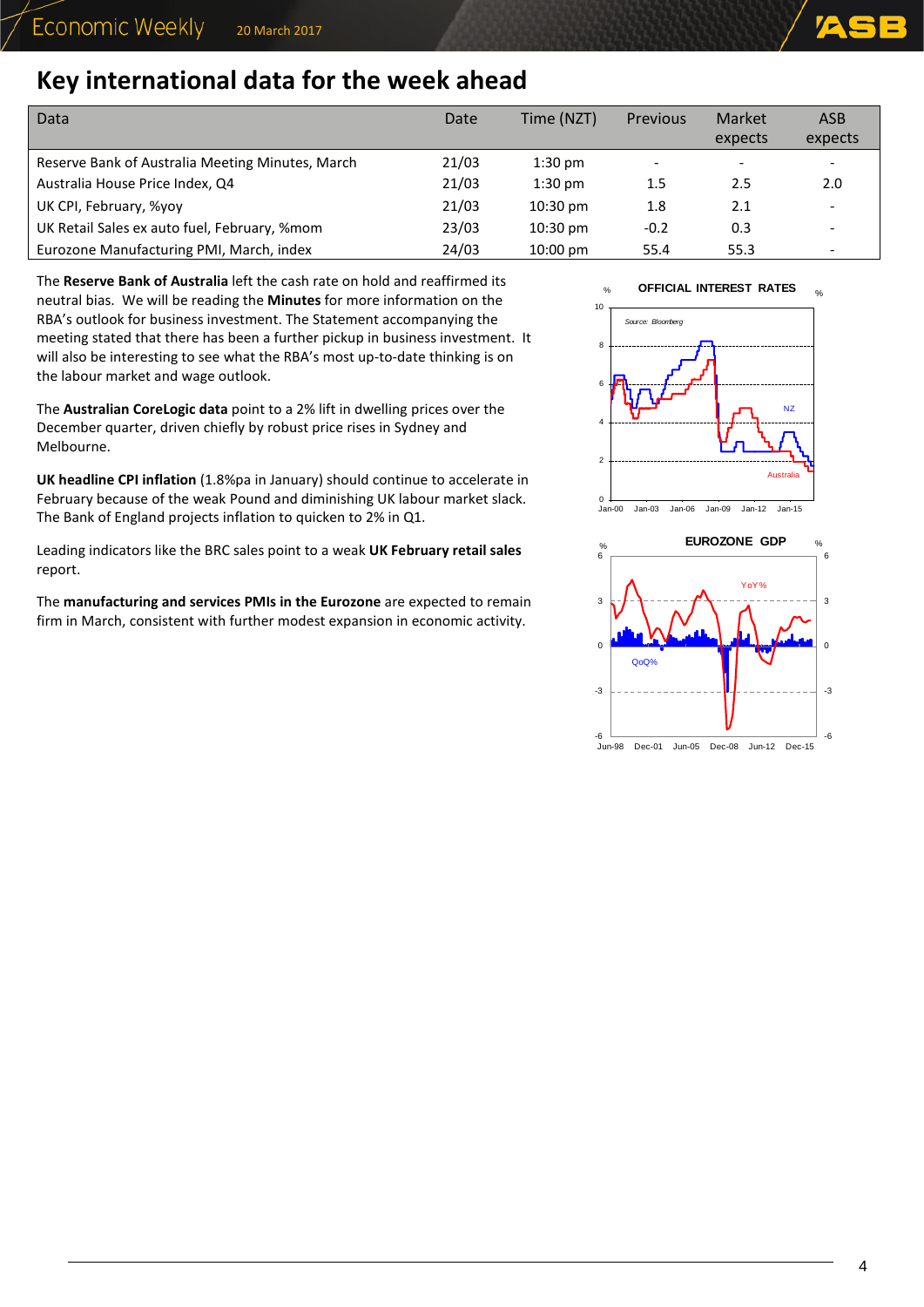# <span id="page-4-0"></span>**NZ Data Preview: a look at the week ahead**

| Data                                                            | Date  | Time (NZT) | <b>Previous</b> | Market                   | <b>ASB</b>   |
|-----------------------------------------------------------------|-------|------------|-----------------|--------------------------|--------------|
|                                                                 |       |            |                 | expects                  | expects      |
| International Travel & Migration, February, Net Migration, 000s | 21/03 | $10:45$ am | 6.460           | $\qquad \qquad -$        | 6,200        |
| GlobalDairyTrade auction, whole milk powder, % change           | 21/03 | Overnight  | $-12.4$         | $\overline{\phantom{a}}$ | $-4$ to $-2$ |
| RBNZ Official Cash Rate announcement, %                         | 23/03 | $9:00$ am  | 1.75            | 1.75                     | 1.75         |
| Trade balance, February, Sbn                                    | 24/03 | $10:45$ am | $-285$ mn       | $+160$ mn                | $+127$ mn    |

**As each month goes by, NZ net migration records another record high. In January, the new record was 71,305 new migrants over the past 12 months.**  Recent data show this is not just an arrivals story, with departures continuing to hold around recent lows. We continue to look for net migration to hold above 70,000 through 2017 and there is a good chance we will see 72,000 before we see 70,000. Further out though, we continue to look for a gentle decline in net migration, as students return home when studies are completed. In addition, as the Australian economy improves, it will tempt some Kiwis away. It will also be more attractive for Australians and Kiwis currently in Australia to stay put, rather than cross the Tasman.

We expect another weak result at the **GlobalDairyTrade auction** overnight Tuesday. This is a continued function of better-than-expected production, with the NZ summer delivering positive growing conditions. The increased supply is weighing on prices and as a result, we reduced our milk price forecast for this season to \$6.00/kg from \$6.50/kg after the last auction. **Current futures pricing suggests whole milk powder prices will fall by between 2% and 4% at the auction.**

**We expect the RBNZ to hold the OCR steady at 1.75% at the March OCR Review and maintain its neutral bias in the accompanying statement**. The overall outlook has not materially shifted since the February MPS, although there have been developments in the domestic inflation outlook and the NZD's Trade Weighted Index (TWI). We continue to expect the RBNZ will hold the OCR at 1.75% through to late 2018. Inflation risks are roughly balanced. The NZD has continued to depreciate since the February MPS and remains below the Bank's TWI assumed levels, while petrol and food prices have climbed. However, GDP growth was weaker than expected with downward revisions, dairy prices have stepped back from the peak, and there is little sign of broader capacity pressures creeping into the economy outside of housing and construction. **In addition to expecting the RBNZ to hold the OCR at 1.75%, we look for the RBNZ's policy assessment to again be fairly neutral**. In particular, comments on the uncertain international outlook should be reiterated, stressing that "policy may need to adjust accordingly".

We expect a **trade surplus of \$127m in February,** breaking the run of seven consecutive deficits. In particular, we expect the earlier improvement in dairy prices to translate into higher dairy export prices and values over the month. At the same time, import values remain constrained by low global inflation for now. Looking at the broader trend, the **annual goods trade deficit is likely to widen to \$3.7 billion**.



**GLOBALDAIRYTRADE AND WMP FUTURES PRICES USD/MT USD/MT**



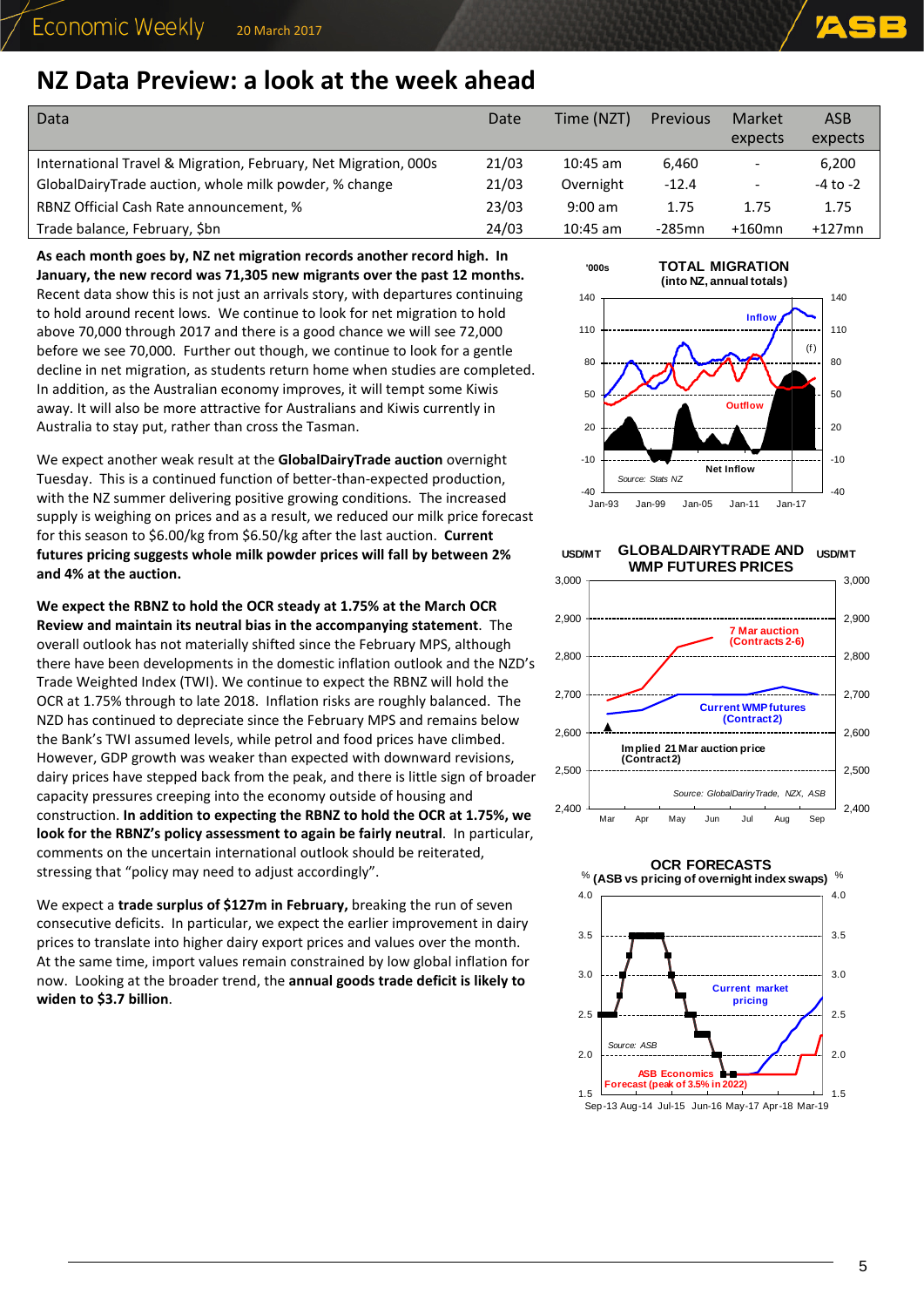## <span id="page-5-0"></span>**Data Recap: weekly recap**

| Data                                                   | Date  | Actual | Market<br>forecast       | <b>ASB Forecast</b>      |
|--------------------------------------------------------|-------|--------|--------------------------|--------------------------|
| Current account, Q4, % of GDP                          | 15/03 | $-2.7$ | $-2.7$                   | $-2.9$                   |
| GDP, Q4, % gog                                         | 16/03 | 0.4    | 0.7                      | 0.9                      |
| ANZ Roy Morgan Consumer Confidence Index, March        | 17/03 | 125.2  |                          | $\overline{\phantom{a}}$ |
| Westpac McDermott Miller Consumer Confidence Index, Q1 | 20/03 | 111.9  | $\overline{\phantom{a}}$ | $\overline{\phantom{0}}$ |

**The annual current account deficit narrowed** to 2.7% of GDP in Q4 from a revised 3.0% in Q3, largely in line with market expectations. Meanwhile, the seasonally-adjusted current account deficit narrowed to the smallest deficit since Q1 2014. Over the quarter, a smaller income deficit drove much of the narrower current account deficit and explained the surprise versus our expectations**.** All up, **the Q4 balance of payments data paint a stable external position for NZ**. The current account deficit is narrowing and NZ's net liabilities relative to its income are falling. Looking at the current account, we expect the annual deficit to narrow further over the year.

**GDP growth was weaker than expected**, rising just 0.4% in Q4 and well below our own and the RBNZ's expectations (0.9% and 1.0%, respectively). Furthermore, Q3 growth was revised lower by 0.3 percentage points, from 1.1% to 0.8%. The result is a more moderate growth profile over the past year than previously believed. **A key source of weakness in Q4 was the transport industry** which was a major source of uncertainty for us ahead of the release. The transport sector was significantly disrupted by the Kaikoura earthquake, given the road, rail and port damage that occurred. Manufacturing activity was also weaker than expected, due to widespread weakness throughout the food and beverage category. Overall, the main areas of weakness in Q4 appear to be a result of volatility and not reflective of any underlying weakening in trend growth. The economy remains supported by strong tourism demand, construction activity, robust business confidence and healthy household demand.

**The ANZ Roy Morgan consumer confidence index had another robust month in March**, sitting in the middle of the range over the last 6 months. Headline consumer confidence only ticked down to 125.2 from 127.4. Household views on whether they are better or worse off compared to a year ago also only ticked down a touch, coming down to a net of 13% of respondents from 15% in February. Looking at the next 12 months, a net 32% expect things to improve, up from 31% in January and marking a 7th consecutive month above 30, the longest run for over 2 years.

**The Westpac McDermott Miller Consumer Confidence Index followed the trend seen in the ANZ series, dipping in Q1 2017,** albeit only marginally so. Headline consumer confidence ticked down to 111.9 from 113.1 in the December quarter. However, the 1.2% point move was well within the range of normal seasonal moves and **could be partly a consequence of the relatively wet summer**. The headline index remained well clear of 10-year average level of 109.7, but dipped below the 5-year average of 112.3. The main change was in the 1-year- ahead economic outlook, declining to 11.8 from 18.0, although that was still the second highest read of the last 2 years. The 5-year-ahead outlook went the other way, rising to 17.8 from 17.2.

#### **CURRENT ACCOUNT BALANCE**





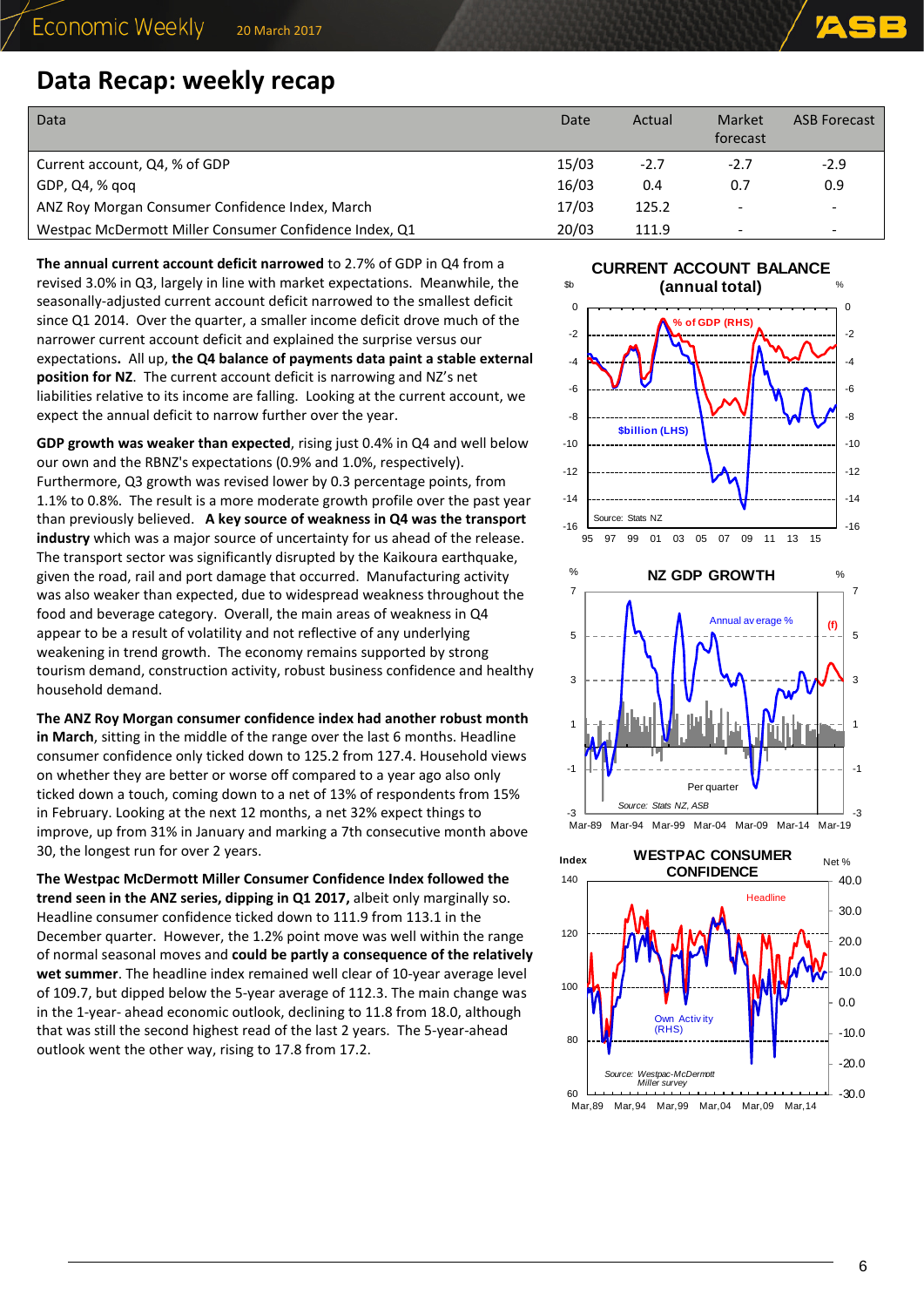## **Global Data Calendars**

## **Calendar - Australasia, Japan and China**

|            | <b>Time</b> |           |                                           |               |        |          | <b>Forecast</b>       |            |
|------------|-------------|-----------|-------------------------------------------|---------------|--------|----------|-----------------------|------------|
| Date       | (NZT)       | Eco       | Event                                     | <b>Period</b> | Unit   | Last     | <b>Market</b>         | <b>ASB</b> |
| Mon 20 Mar | 12:30       | AU        | RBA's Ellis speech in Canberra            |               |        |          |                       |            |
| Tue 21 Mar | 08:45       | NZ        | Net migration                             | Feb           | $\sim$ | 6,460    | $\sim$                | $\sim$     |
|            | 09:30       | AU        | ANZ Roy Morgan Weekly Consumer Confidence | Mar           | Index  | 113.1    | $\sim$                | $\sim$     |
|            | 11:30       | AU        | House price index                         | Q4            | q%ch   | 1.5      | $\sim$                | $\sim$     |
|            | 11:30       | AU        | RBA March Rate Meeting Minutes            |               |        |          |                       |            |
|            | 13:00       | NZ        | Credit card spending                      | Feb           | m%ch   | 0.2      | $\tilde{\phantom{a}}$ | $\sim$     |
| Wed 22 Mar | 00:00       | <b>CH</b> | Conference Board China Leading Economic   |               |        |          |                       |            |
|            | 10:30       | AU        | WBC leading index                         | Feb           | m%ch   | 0.0      | $\sim$                | $\sim$     |
|            | 10:50       | JN        | BOJ Minutes of January 30-31 meeting      |               |        |          |                       |            |
|            | 10:50       | JN        | Trade balance                             | Feb           | ¥bn    | 155.5    | 551.9                 | $\sim$     |
|            | 11:00       | AU        | Skilled vacancies                         | Feb           | m%ch   | $1.0\,$  | $\sim$                | $\sim$     |
|            | 12:30       | JN        | BOJ Funo speaks in Shizuoka               |               |        |          |                       |            |
|            | 12:40       | AU        | RBA's Debelle speech in Singapore         |               |        |          |                       |            |
|            | 15:30       | JN        | All industry activity index               | Jan           | m%ch   | $-0.3$   | $\tilde{\phantom{a}}$ | $\sim$     |
| Thu 23 Mar | 07:00       | NZ        | RBNZ official cash rate                   | Mar           | %      | 1.75     | 1.75                  | $\sim$     |
| Fri 24 Mar | 08:45       | NZ.       | Trade balance                             | Feb           | NZD mn | $-285.0$ | $\sim$                | $\sim$     |
|            | 11:30       | JN        | Nikkei Japan PMI manufacturing            | Mar P         | Index  | 53.3     | $\sim$                | $\sim$     |
|            | 16:00       | JN        | Leading index CI                          | Jan F         | Index  | 105.5    | $\tilde{\phantom{a}}$ | $\sim$     |

\*P = Preliminary

## **Calendar - North America & Europe**

|             | <b>Time</b> |     |                                                               |          |        |        | <b>Forecast</b>       |            |
|-------------|-------------|-----|---------------------------------------------------------------|----------|--------|--------|-----------------------|------------|
| <b>Date</b> | (UKT)       | Eco | Event                                                         | Period   | Unit   | Last   | <b>Market</b>         | <b>ASB</b> |
| Mon 20 Mar  | 00:01       | UK  | Rightmove house prices                                        | Mar      | m%ch   | 2.0    | $\tilde{\phantom{a}}$ | $\sim$     |
|             | 10:00       | EC  | Labour costs                                                  | Q4       | y%ch   | 1.5    | $\tilde{\phantom{a}}$ | $\sim$     |
|             | 12:30       | US. | Chicago Fed National Activity Index                           | Feb      | Index  | $-0.1$ | $\sim$                | $\sim$     |
|             | 17:10       | US. | Fed's Evans speaks on Economy and Policy in New York          |          |        |        |                       |            |
| Tue 21 Mar  | 09:30       | UK  | CPI                                                           | Feb      | m%ch   | $-0.5$ | $\sim$                | $\sim$     |
|             | 09:30       | UK  | House price index                                             | Jan      | y%ch   | 7.2    | $\tilde{\phantom{a}}$ | $\sim$     |
|             | 12:30       | US. | Current account balance                                       | $-128.6$ | $\sim$ |        |                       |            |
|             | 16:00       | US  | Fed's George speaks in Washington on U.S. Economy and the Fed |          |        |        |                       |            |
|             | 22:00       | US  | Fed's Mester speaks at University of Richmond                 |          |        |        |                       |            |
| Wed 22 Mar  | 09:00       | EC  | Current account                                               | Jan      | €bn    | 47.0   | $\sim$                | $\sim$     |
|             | 14:00       | US  | <b>Existing home sales</b>                                    | Feb      | \$mn   | 5.7    | 5.6                   | $\sim$     |
| Thu 23 Mar  | 09:00       | EC  | <b>ECB Publishes Economic Bulletin</b>                        |          |        |        |                       |            |
|             | 09:30       | UK  | Retail sales ex auto fuel                                     | Feb      | m%ch   | $-0.2$ | $\tilde{\phantom{a}}$ | $\sim$     |
|             | 12:00       | US. | Fed's Yellen speaks at Community Development Conference       |          |        |        |                       |            |
|             | 12:30       | US. | Initial jobless claims                                        | Mar      | $\sim$ | $\sim$ | $\tilde{\phantom{a}}$ | $\sim$     |
|             | 14:00       | US  | New home sales                                                | Feb      | 000    | 555.0  | 560.0                 | $\sim$     |
|             | 14:45       | EC  | ECB's Lautenschlaeger speaks at Vienna Conference             |          |        |        |                       |            |
|             | 15:00       | EC  | Consumer confidence                                           | Mar A    | $\sim$ | $-6.2$ | $\sim$                | $\sim$     |
|             | 16:30       | US  | Fed's Kashkari speaks on U.S. education outcomes in D.C.      |          |        |        |                       |            |
|             | 23:00       | US. | Dallas Fed's Kaplan speaks on Economy in Chicago              |          |        |        |                       |            |